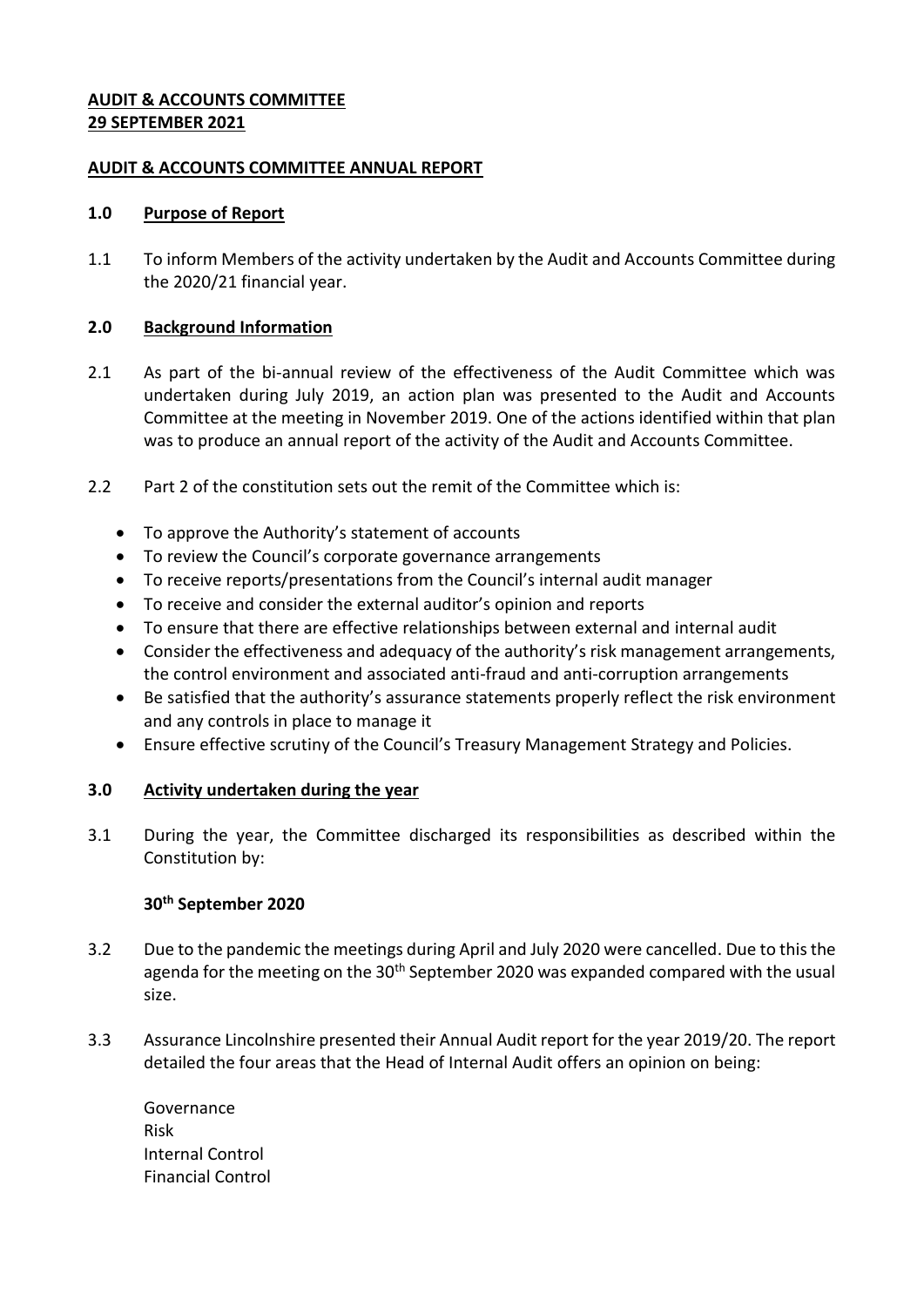- 3.4 All areas were assessed as Performing Adequately, which meant that the areas of Risk and Financial Control had reduced from the previous year of Performing Well. The main reasons for the downward trends were in relation to the uncertainties of risk around Covid-19 both from a response and recovery perspective around Risk and financial health in respect of Financial Control.
- 3.5 Within the year there had been a 16% increase in low and limited assurance reports compared with the previous year. 78% of the revised plan had been delivered albeit a number of reports were in progress at the  $31<sup>st</sup>$  March 2020, but due to the pandemic were not completed when the annual report was written. These were however duly completed.
- 3.6 The Treasury Management Outturn report was presented for 2019/20. As the Committee responsible for overseeing the Councils treasury activities, it reviewed the report and noted that no breaches to the approved prudential indicators were made during 2019/20. The report was therefore recommended to Council for approval.
- 3.7 With the April and July meetings cancelled, the External Audit Strategy Memorandum was presented to the committee at this time, for the 2019/20 financial year. This report considered the arrangements for how the Council's external auditors – Mazars, would conclude their Statement of Accounts and Value for Money work. This report was duly noted by the Committee.
- 3.8 The External Auditors audit completion report was also tabled on this agenda as the audit was on-going due to the pandemic. The national deadlines for the approval and publication of the audited financial statements had been reviewed and re-set to 30 November due to the impact of the pandemic.
- 3.9 The Committee were made aware that although the accounts had been audited, final confirmation of an unqualified opinion cannot be concluded until the final report has been commissioned from the external auditors of the Nottinghamshire Pension Fund due to the materiality of the Council's pension liability. Therefore, the conclusions on the Statement of Accounts and Value for Money would be anticipated conclusions and to be finalised in a further report to the November Committee.
- 3.10 Alongside the External Auditors audit completion report, the Committee were presented with the audited draft statement of accounts for the year 2019/20.
- 3.11 The report informed the Committee that the audit had identified only one significant misstatement due to an allowance for 2020/21 financial years' provision against revaluation of the business rates debt being held at 31 March 2020. This debt was not held on the balance sheet at that date therefore the provision would not be held and the Committee were aware that all relevant notes were adjusted for the misstatement.
- 3.12 The Committee also received reports on:
	- The Audit and Accounts Committees annual report for the year to March 2020
	- An Internal Audit progress report to date for the year 2020/21
	- The results of the fraud risk assessment undertaken during February 2020
	- The Counter-Fraud activities undertaken during November 2019 to August 2020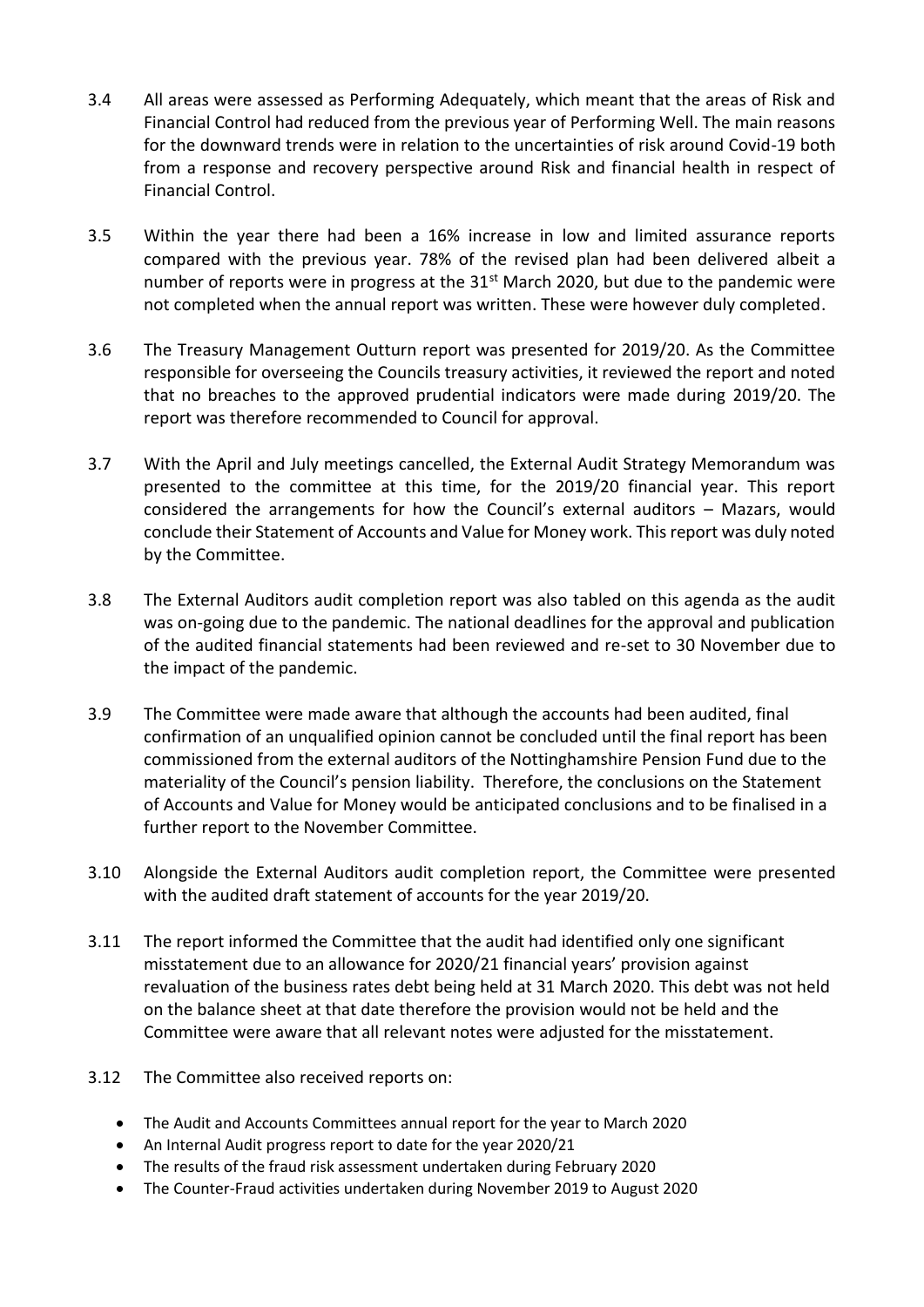An urgency item relating to a Homes England Compliance Audit Report in respect of the 5-year HRA Development programme.

# **25 th November 2020**

- 3.13 The Committee began with a training session provided by Rob Baxter from Link Group, the Council's treasury advisors. This annual training is to ensure that the Committee have the knowledge and skills to effectively challenge and understand the various treasury reports that are presented to them for them to recommend to Council for approval.
- 3.14 The Committee received a supplementary letter to the External Auditors audit completion report, which was presented to the Committee at the 30<sup>th</sup> Septembers Committee. This identified that 3 out of the 4 outstanding audit items had been completed with no matters to report, the audit area for Pension was ongoing. This was due to the lateness of the IAS19 assurance letters and the audited financial statements being made available and therefore the Council's external auditors were unable to gain satisfactory assurance over the net pension liability figure within the accounts.
- 3.15 Whilst this is out of the Council's control, the auditors advised the Committee that they were hoping to issue the audit report by the second week of December. This was also impacting on other Councils within Nottinghamshire in the same way.
- 3.16 As a result of the pandemic, and the ongoing uncertainties around local government funding, the Council produced a report on the Going Concern status of the Council.
- 3.17 The concept of a 'going concern' assumes that an authority, its functions and services will continue in operational existence for the foreseeable future. The report was able to conclude in regard to the Council's arrangements and those factors as highlighted in the report, that the Council remained a going concern.
- 3.18 The audited statement of accounts were presented to the Committee for approval post the External Auditors supplementary letter to the audit completion report. Members of the Committee approved the Statement of Accounts, including the Annual Governance Statement.
- 3.19 The Committee considered a report from the Business Manager for Financial Services, summarising the review conducted by Sir Tony Redmond on the arrangements in place to support the transparency and quality of local authority financial reporting and external audit in England.

The review recommended 23 recommendations across a range of areas. Based on the recommendations contained within the report, there would likely be major changes to the financial reporting and external audit framework over the coming years. Officers will continue to monitor the external environment to ensure that if and when these recommendations are approved for use by the relevant organisations, the Council ensures the relevant provisions are in place to accommodate the change.

The Committee then discussed the pros and cons as to recruiting an Independent person to assist the Committee and from this a job description to be prepared and approved prior to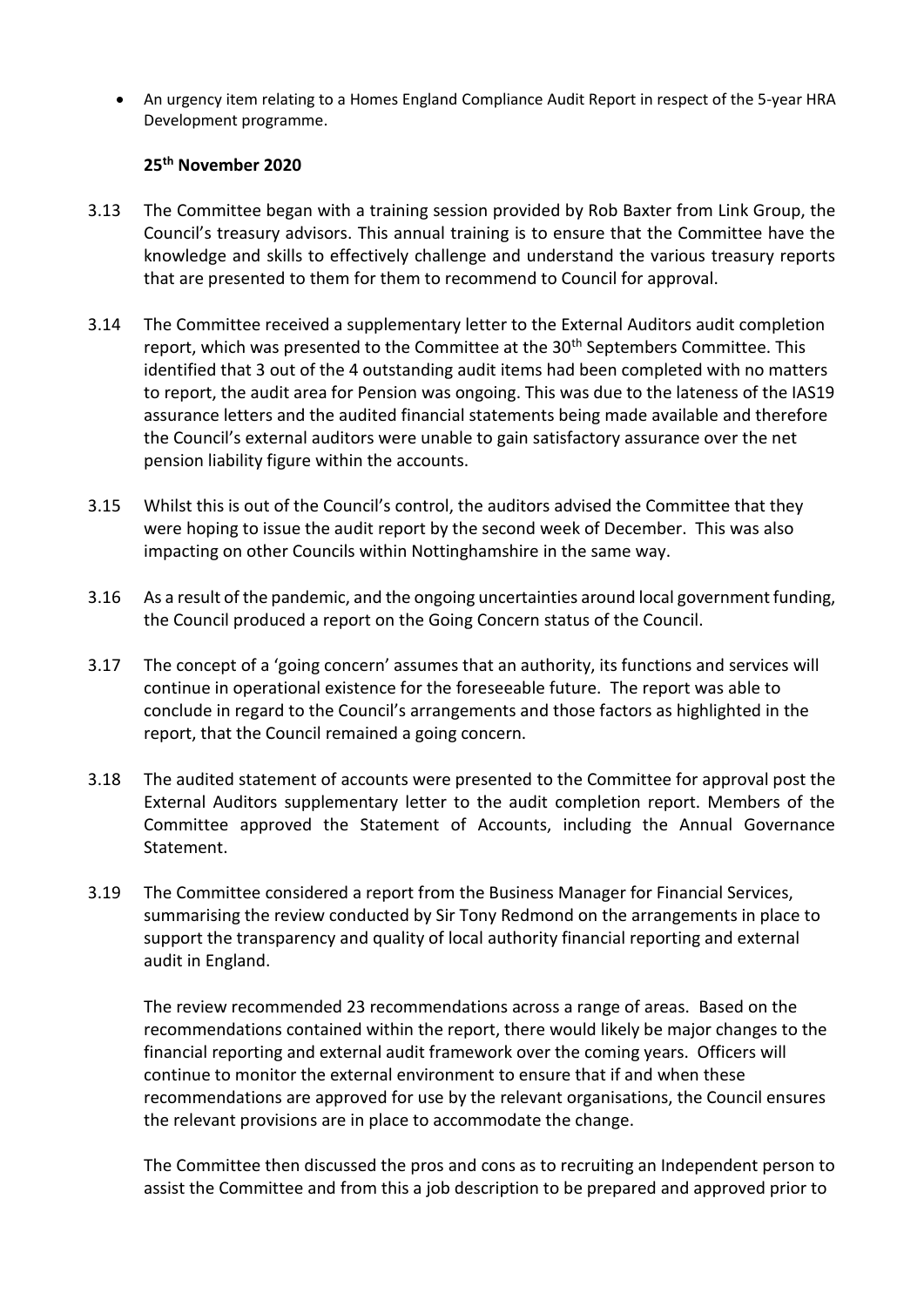any advertising. A report to be taken to the next Audit & Accounts Committee providing more information for Members to consider.

- 3.20 The Committee also received reports on:
	- Strategic Risk Management
	- Internal Audit progress report to date
	- The mid-year Treasury Management report for the 2020/21 financial year.

# **3 rd February 2021**

- 3.21 The Committee received a report on the Internal Audit Plan for the financial year 2021/22. It detailed the planned activity for Internal audit and the focus areas of audit for the 2021/22 financial year. In addition to this report, Assurance Lincolnshire made members aware that a questionnaire would be distributed to Members in order to assess their knowledge as skills in order to populate a training plan.
- 3.22 The Committee also considered three reports relating to the Council's Treasury and capital activities for the 2021/22 financial year. These were the Treasury Management Strategy, the Investment Strategy and the Capital Strategy. Members noted the content of all of these and recommended to Council for their approval.
- 3.23 Based on the recommendation by the Committee at the meeting on the 25<sup>th</sup> November 2020 a report was received in relation to the potential appointment of an Independent Member.
- 3.24 The report advised that at present there were no statutory requirements on the authority to appoint an Independent Member to the Audit and Accounts Committee.

The NAO had recommended that further work be done by government with local authorities and other stakeholders to examine how the use of independent members on audit committees can be increased. This has also been supplemented by the recommendation by Sir Tony Redmond within his review.

The guidance from CIPFA notes both positive and cautionary reasons for such appointments and decisions of this nature need to take account of each local authority's own circumstances.

The Committee discussed how it would be preferable to have a 4 year cycle in place as is also carried out with the Auditors. This would be included when providing to Council.

- 3.25 The Committee also received reports on:
	- The External Auditors annual audit letter for 2019/20
	- A review of significant governance issues in the Annual Governance Statement
	- Internal Audit progress report to date